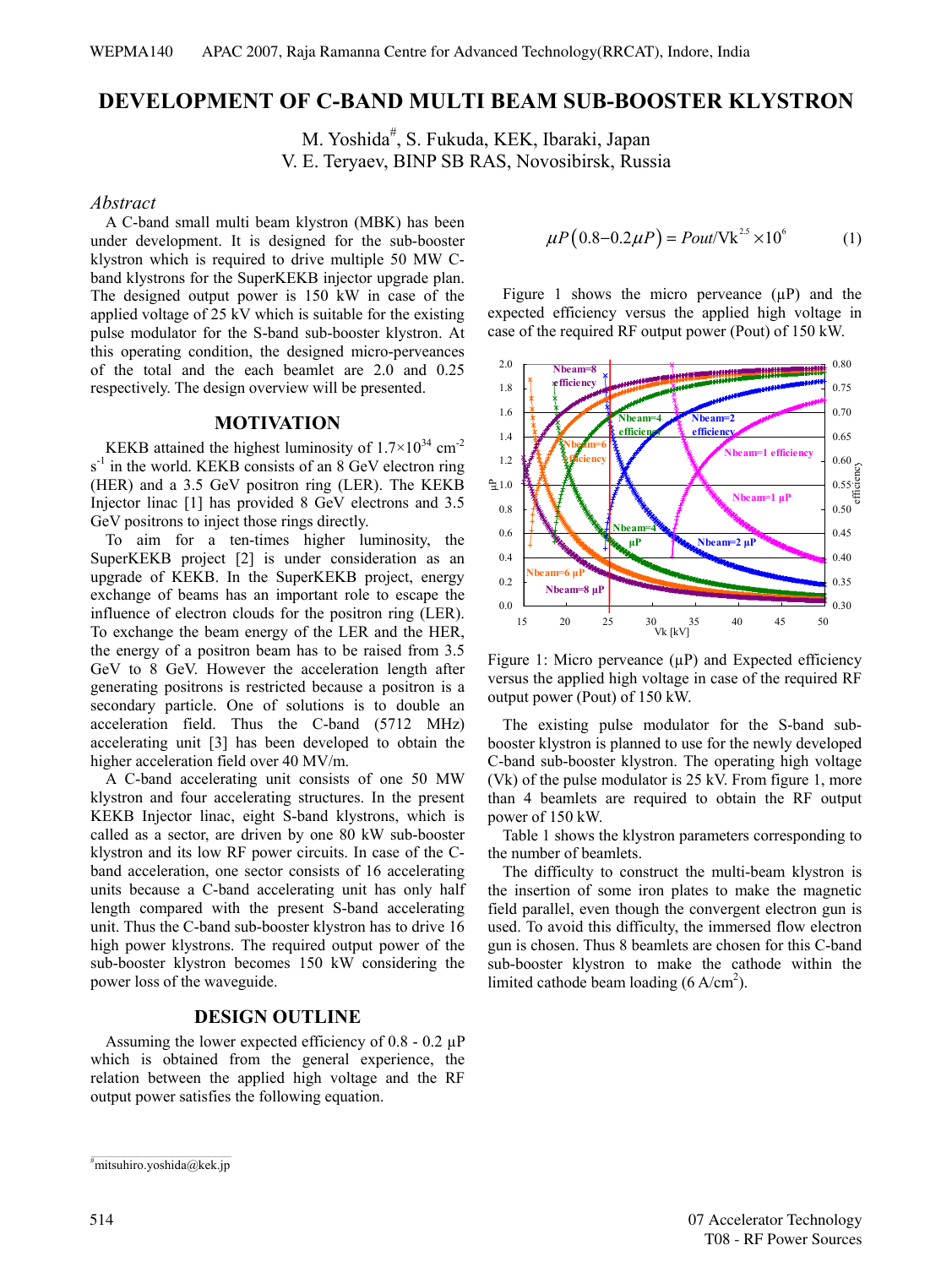

Figure 2: The beam trajectory of the electron gun.

Table 1: Klystron parameters corresponding to the number of beamlets.

| Parameter            | Value |      |      |      |      |
|----------------------|-------|------|------|------|------|
| Frequency (MHz)      | 5712  | 5712 | 5712 | 5712 | 5712 |
| Output Power (kW)    | 80    | 150  | 150  | 150  | 150  |
| Beam Voltage (kV)    | 25    | 25   | 25   | 25   | 25   |
| Beam Current (A)     | 7.88  | 6.11 | 2.17 | 1.37 | 1.00 |
| $\mu$ P per beamlet  | 1.98  | 1.55 | 0.55 | 0.35 | 0.25 |
| Efficiency (%)       | 40.4  | 49.1 | 69.0 | 73.1 | 74.9 |
| Number of Beams      |       | 2    | 4    | 6    | 8    |
| Cathode Loading      | 6.00  | 6.00 | 6.00 | 6.00 | 6.00 |
| (A/cm <sup>2</sup> ) |       |      |      |      |      |
| Cathode Area $(cm2)$ | 131   | 1.02 | 0.36 | 0.23 | 0.17 |

### **ELECTRON GUN**

Figure 2 shows the beam trajectory of the electron gun determined by the simulation code DGUN [4]. Although the beam trajectory has periodic bulges in the immersed flow, the required magnetic field for enough small beam radius is 900 Gauss. The cathode beam loading is 5 A/cm2 which is enough low for long life time in such a short pulsed klystron.

## **INTERACTION CAVITIES**

The designed klystron consists of 6 interaction cavities. Those cavities are common for the 8 beams. Although the structure of cavities has to consider the 3D geometrical shape, the axial symmetric model is enough for the beam simulation after some translation to the electrical parameters: R/Q, Q, the frequency detuning and the distance of gaps etc. The parameters of those interaction cavities were optimized using the 1D and 2.5D PIC simulation code. Figure 3 shows the result of the 1D simulation. The simulations show that the efficiency is close to 60  $\%$  at a drive power of 5 W. The efficiency becomes lower than the ideal expected luminosity since the beam pipe radius comparatively becomes large due to the immersed flow. Thus the expected output RF power is 120 kW which is enough for the C-band system.

According to the optimization of the parameters of cavities, the 3D geometrical shape was determined by 3D electromagnetic wave solver. Figure 4 is 3-dimensional shape of the interaction cavity(left) and the output cavity(right).



Figure 3: The result of the 1D simulation.